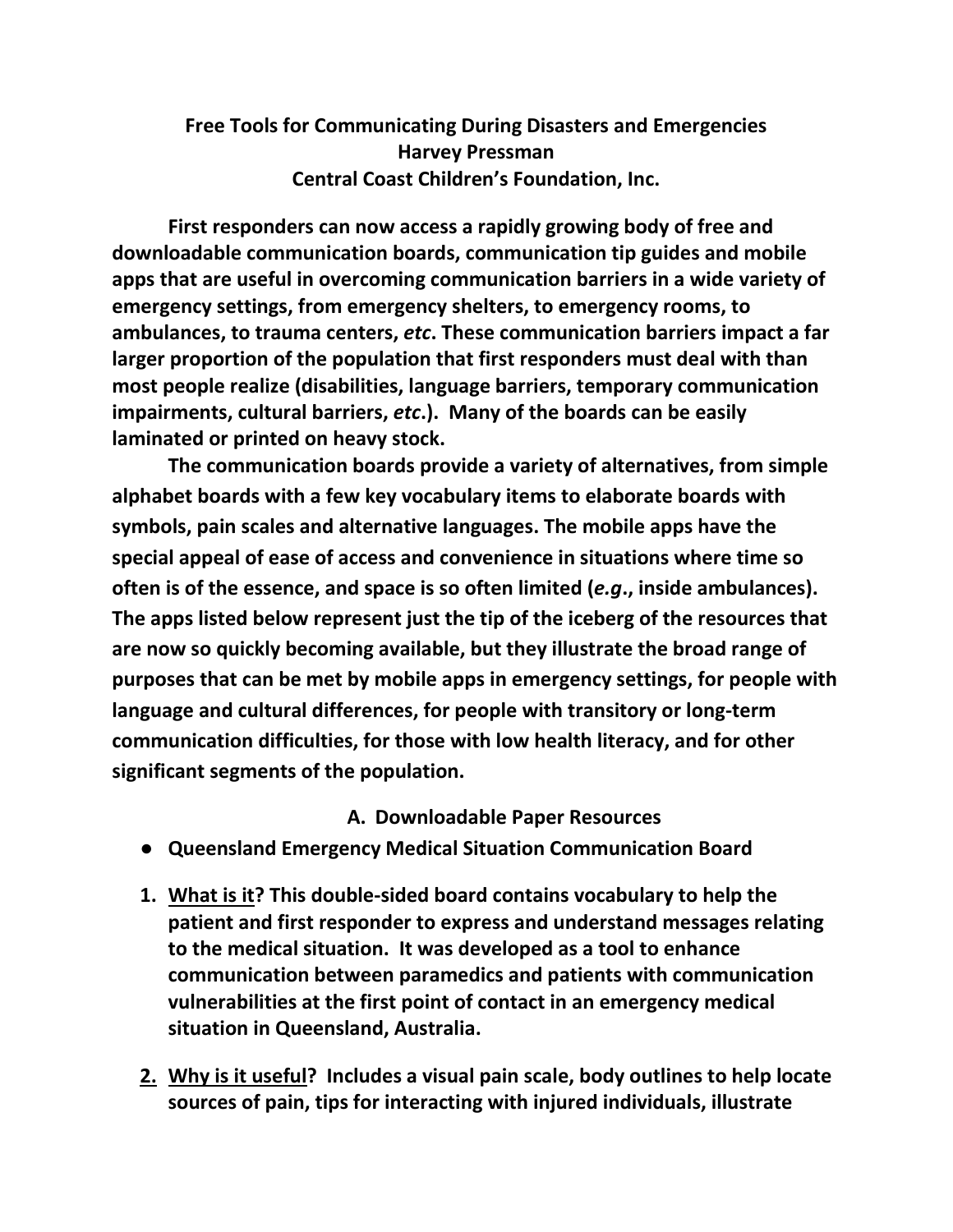**equipment/materials first responders might use, uses symbols to help explain what might happen next.**

- **3. How much is it? Free, and can be downloaded on a single, double-sided 8.5x11" sheet.**
- **4. How can I get it? You can download it at: [http://www.communities.qld.gov.au/resources/disability/community](http://www.communities.qld.gov.au/resources/disability/community-involvement/communication/documents/medical-signing-board.pdf)[involvement/communication/documents/medical-signing-board.pdf](http://www.communities.qld.gov.au/resources/disability/community-involvement/communication/documents/medical-signing-board.pdf)**

**---------------------------------------------------------------------------------------**

- **Communication 4 All in English, Spanish and Haitian (Creole) (Freely downloadable Temple University communication boards [\(http://www.temple.edu/instituteondisabilities/aacvocabulary/e4all/Epr](http://www.temple.edu/instituteondisabilities/aacvocabulary/e4all/EprepPictureAid.pdf) [epPictureAid.pdf\)](http://www.temple.edu/instituteondisabilities/aacvocabulary/e4all/EprepPictureAid.pdf)**
- **[Paramedic & EMS Symbol Board](http://www.widgit-health.com/downloads/paramedic-board.htm) (Widgit Health) Developed with SPEAK Unlimited Inc. This symbol communication board was created as a tool to assist Paramedics and those in the Emergency Medical Services in interacting with any individual for whom clear speech is difficult or impossible. Available in British English and dual-language American / Spanish.**

**<http://www.widgit-health.com/downloads/paramedic-board.htm>**

● **Tips for First Responders (5th edition) is a 15-page, color-coded, laminated 4.5 x 5.5-inch field guide, incorporating "tip sheets" that provide information that first responders can use during emergencies as well as routine encounters. They are not meant to be comprehensive, but contain specific information that can be read quickly either before or while responding to an incident, and can be downloaded free or purchased in laminated field guide form. Tips are included for persons with a wide range of disabilities, as well as Seniors, People with Service Animals, People with Mobility Challenges, People with Mental Illness, Blind or Visually Impaired People, Deaf or Hard of Hearing People, People with Autism, People with Multiple Chemical Sensitivities, People with**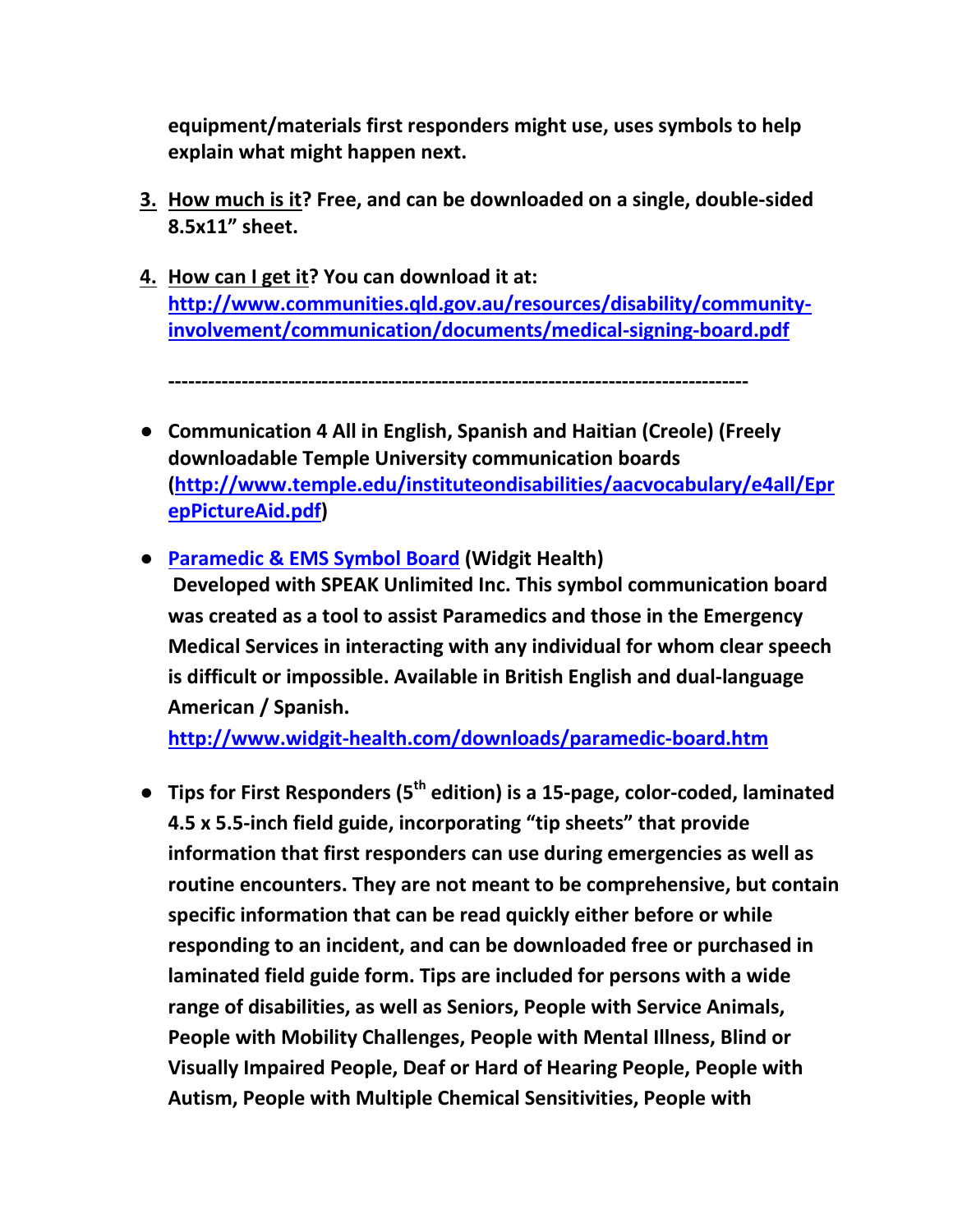**Cognitive Disabilities, and Childbearing Women and Newborns. May be purchased on the website (Laminated copy suitable for EMC vehicles @ \$5.75), or downloaded in English and Spanish for free at:**  <http://cdd.unm.edu/dhpd/pdfs/FifthEditionTipsSheet.pdf>

● **The Hospital Communication Book: Although it was designed specifically for communication in hospitals, the Hospital Communication Book is a fantastic (and free) resource for anyone who may need to support someone who requires communication enhancement supports. This 24 page book is full of information and will be equally useful for first responders, hospital staff, and people who need communication supports to read before an emergency situation hits. It is full of useful communication tips and has good illustrations which make it fun to read. Best of all you can download and use the information, including the sheets of symbols, for free. Have a look at this book, download it, and tell others about it.** 

**[http://www.cuh.org.uk/resources/pdf/patient\\_information\\_leaflets/com](http://www.cuh.org.uk/resources/pdf/patient_information_leaflets/communication_guide/hospital_communication_book_section1.pdf) [munication\\_guide/hospital\\_communication\\_book\\_section1.pdf](http://www.cuh.org.uk/resources/pdf/patient_information_leaflets/communication_guide/hospital_communication_book_section1.pdf)** broken link [http://www.cuh.org.uk/sites/default/files/publications/hospital\\_communication\\_book\\_section](http://www.cuh.org.uk/sites/default/files/publications/hospital_communication_book_section1.pdf) [1.pdf](http://www.cuh.org.uk/sites/default/files/publications/hospital_communication_book_section1.pdf)

- ●
- **Patient Communication Board:This communication board was originally developed as a means to support two-way conversation in hospital emergency rooms and other hospital areas. But, like the Hospital Communication Book, it can be readily adapted to trauma centers and emergency first aid triage situations. It is in both English and Spanish, and includes a pain chart and yes/no indicators on both sides, plus key first aid and health vocabulary.**

**To gather information from a person who cannot communicate easily, simply show the individual the board, point to an appropriate picture and verbally ask the question that fits the symbol.**

**It is important to consider that the individual, although nonverbal, may be able to read, write or use a keyboard to answer questions. Assume competence. Offering access to a keyboard, Ipad, paper and pencil/pen could provide the best possible response to questions.**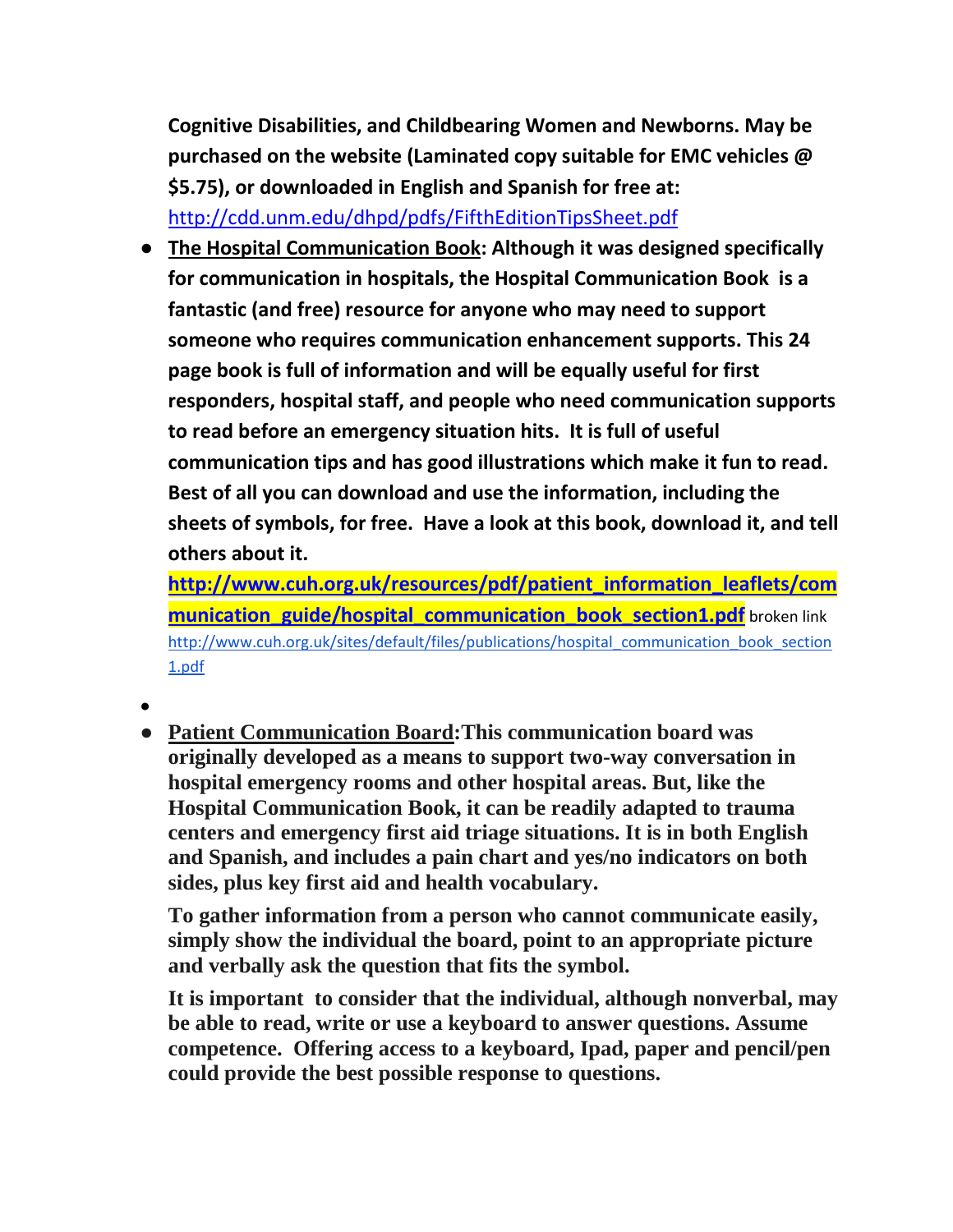**Place the board directly in front of the patient or hand it to him/her. Then ask them to point to a selection whilst asking an appropriate question.The patient may just point without comment or gesture, you need to be alert to this possibility.**

**Interacting with persons with a communication difficulty can be frustrating, but with your use of the communication board, such interaction can be easier and more efficient.**

**[http://www.patientprovidercommunication.org/userfiles/file/Hospital\\_sy](http://www.patientprovidercommunication.org/userfiles/file/Hospital_symbol_board_US-ES-Letter%20(1).pdf) [mbol\\_board\\_US-ES-Letter%20\(1\).pdf](http://www.patientprovidercommunication.org/userfiles/file/Hospital_symbol_board_US-ES-Letter%20(1).pdf)**

● **Language Identification Flashcard:The U.S. Department of Commerce, Bureau of the Census, uses this Language Identification Flashcard, containing 38 languages, to help identify the language of their respondents. It can be used by first responders to determine the language of their patients. The card can be downloaded for free at <http://www.lep.gov/ISpeakCards2004.pdf>**

**-------------------------**

- **The Toby Churchill Basic Communication Board contains the letters of the alphabet, common words and emotions. The PDF contains 4 choices of keyboard – QWERTY, qwerty, ABCD or abcd. Just make your choice and print it yourself. Once printed, you are ready to go, it's totally portable and it is best to keep it handy at all times. You could also laminate it in order to make it sturdier and longer lasting. If you lose or damage it you can just print out another. It is a useful item to keep for first responders, in critical care units, doctor's surgeries, schools, day centres, hospices, private homes. It can be used by anybody literate who is unable to speak such as those with vocal cord damage, swallowing difficulties, stroke survivors, MS, MND, Cerebral Palsy, Autism, Parkinson's disease, dyspraxia and other conditions affecting speech. It is also useful when communicating with people with hearing problems.(** [http://www.toby](http://www.toby-churchill.com/assets/downloads/alphabet_board_toby_churchill.pdf)[churchill.com/assets/downloads/alphabet\\_board\\_toby\\_churchill.pdf](http://www.toby-churchill.com/assets/downloads/alphabet_board_toby_churchill.pdf)**)**
- **Communication Tool English and translation developed through a partnership of Mount Carmel Health, Ohio State University Medical Center and OhioHealth. Health Information Translations provides**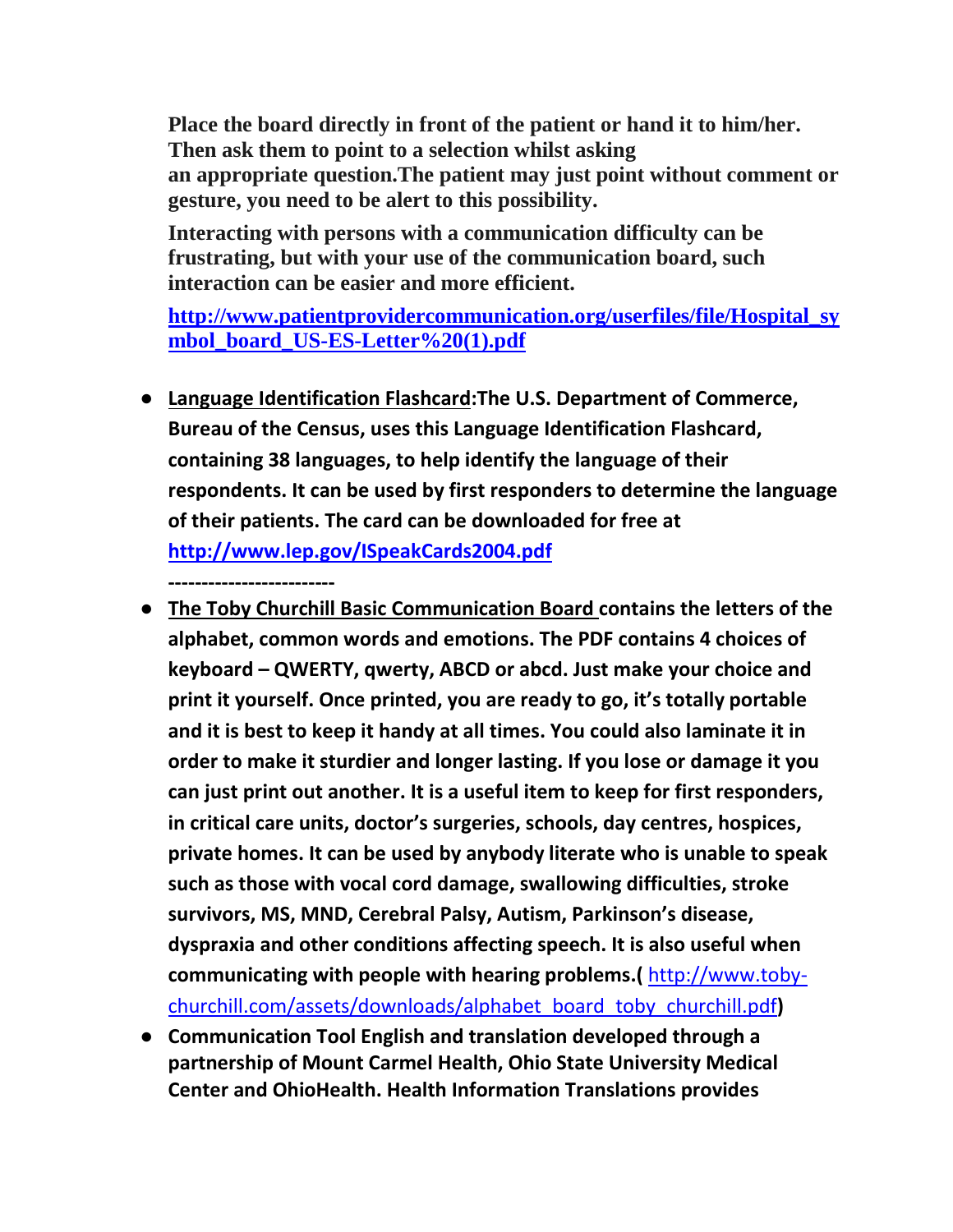**education resources in multiple languages for healthcare professionals and others to use in their communities. Resources are easy to read and culturally appropriate. Available for use as a public service without copyright restrictions at [www.healthinfotranslations.org](http://www.healthinfotranslations.org/)**.

- **English Communication Sheet at: [https://www.healthinfotranslations.org/pdfDocs/CommunicationSheet.p](https://www.healthinfotranslations.org/pdfDocs/CommunicationSheet.pdf) [df](https://www.healthinfotranslations.org/pdfDocs/CommunicationSheet.pdf)**
- **Spanish Communication Sheet at [:https://www.healthinfotranslations.org/pdfDocs/CommunicationSheet\\_](https://www.healthinfotranslations.org/pdfDocs/CommunicationSheet_Sp.pdf) [Sp.pdf](https://www.healthinfotranslations.org/pdfDocs/CommunicationSheet_Sp.pdf)**
- **Russian Communication Sheet at [https://www.healthinfotranslations.org/pdfDocs/CommunicationSheet\\_](https://www.healthinfotranslations.org/pdfDocs/CommunicationSheet_Rus.pdf) [Rus.pdf](https://www.healthinfotranslations.org/pdfDocs/CommunicationSheet_Rus.pdf)**
- **Somali Communication Sheet at[:https://www.healthinfotranslations.org/pdfDocs/CommunicationShee](https://www.healthinfotranslations.org/pdfDocs/CommunicationSheet_So.pdf) [t\\_So.pdf](https://www.healthinfotranslations.org/pdfDocs/CommunicationSheet_So.pdf)**
- **Disaster Preparation Sheets, available from the same source (see above)at[:https://www.healthinfotranslations.org/topic/disaster\\_prepare](https://www.healthinfotranslations.org/topic/disaster_preparedness/26123/) [dness/26123/](https://www.healthinfotranslations.org/topic/disaster_preparedness/26123/) ) in the following languages:**

● [American Sign Language](https://www.healthinfotranslations.org/language/american_sign_language/864869/topic/disaster_preparedness/26123/) [Arabic](https://www.healthinfotranslations.org/language/arabic/392138/topic/disaster_preparedness/26123/) [Bosnian](https://www.healthinfotranslations.org/language/bosnian/818139/topic/disaster_preparedness/26123/) [Chinese Simplified](https://www.healthinfotranslations.org/language/chinese_simplified/540811/topic/disaster_preparedness/26123/) [Chinese Traditional](https://www.healthinfotranslations.org/language/chinese_traditional/248314/topic/disaster_preparedness/26123/) [English](https://www.healthinfotranslations.org/language/english/904907/topic/disaster_preparedness/26123/) [French](https://www.healthinfotranslations.org/language/french/946378/topic/disaster_preparedness/26123/) [Hindi](https://www.healthinfotranslations.org/language/hindi/95723/topic/disaster_preparedness/26123/) [Japanese](https://www.healthinfotranslations.org/language/japanese/714208/topic/disaster_preparedness/26123/) [Korean](https://www.healthinfotranslations.org/language/korean/794333/topic/disaster_preparedness/26123/) **[Marshallese](https://www.healthinfotranslations.org/language/marshallese/69952/topic/disaster_preparedness/26123/) [Multilingual](https://www.healthinfotranslations.org/language/multilingual/39253/topic/disaster_preparedness/26123/)** [Portuguese](https://www.healthinfotranslations.org/language/portuguese/313986/topic/disaster_preparedness/26123/) [Russian](https://www.healthinfotranslations.org/language/russian/275021/topic/disaster_preparedness/26123/) [Somali](https://www.healthinfotranslations.org/language/somali/719705/topic/disaster_preparedness/26123/) [Spanish](https://www.healthinfotranslations.org/language/spanish/524152/topic/disaster_preparedness/26123/) [Tagalog](https://www.healthinfotranslations.org/language/tagalog/185115/topic/disaster_preparedness/26123/) [Ukrainian](https://www.healthinfotranslations.org/language/ukrainian/22971/topic/disaster_preparedness/26123/) [Vietnamese](https://www.healthinfotranslations.org/language/vietnamese/857630/topic/disaster_preparedness/26123/)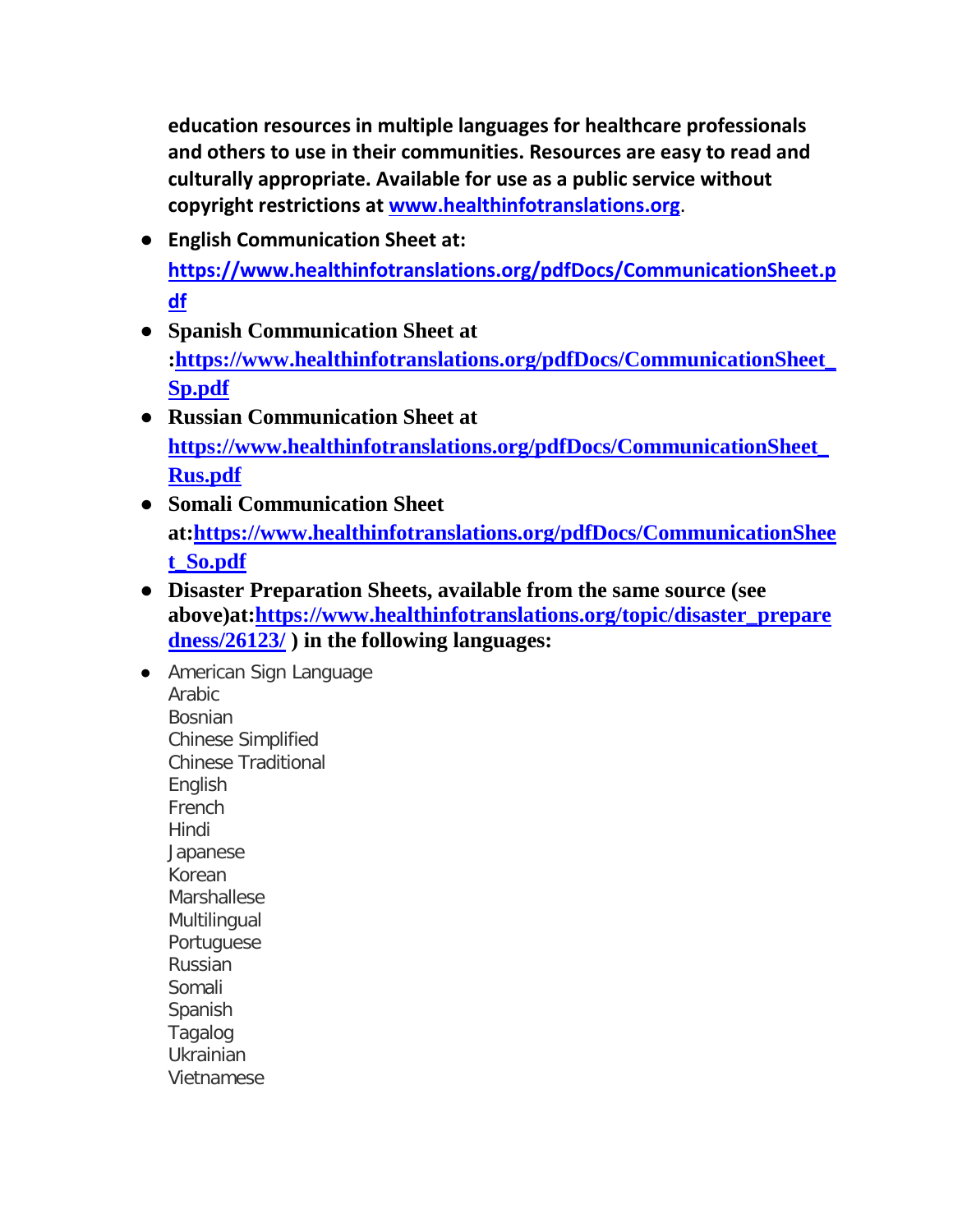## **B. Free Mobile Apps**

## **Better to make a note here that all apps are free and run on iOS rather than repeat?**

1. *ICE app* **[\(http://itunes.apple.com/us/app/ice-app/id327155819?mt=8#\)](http://itunes.apple.com/us/app/ice-app/id327155819?mt=8) link does not work**

**----------------------------------------------------------------------------------**

**[\(https://itunes.apple.com/us/app/ice-standard-smart911](https://itunes.apple.com/us/app/ice-standard-smart911-official/id412786820?mt=8) [official/id412786820?mt=8\)](https://itunes.apple.com/us/app/ice-standard-smart911-official/id412786820?mt=8)**

**different app, same idea**

- **What is it? This app is a reference for first responders and emergency room personnel. The user stores name, contact, medical, allergy and insurance information so that emergency responders have quick access to it.**
- **How much is it? Free**
- **Platforms: iPhone, iPod Touch, iPad.Requires iOS 3.0 or later.**
- **Reviews: One user writes that "this app takes care of all the basics." Some users say that the app crashes, however.**

| My Info                                        |                      |   |  |
|------------------------------------------------|----------------------|---|--|
|                                                | <b>Howard Duarte</b> |   |  |
| <b>My Contacts</b>                             |                      |   |  |
| Jill Duarte - Wife<br>3235559080 - Tap to Call |                      | 目 |  |
| My Medical                                     |                      |   |  |
| <b>Diabetes</b>                                |                      |   |  |
| Organ Donor $\bullet$                          |                      |   |  |

2. *NeoSpeech***:** 

*NeoPaul***[\(http://itunes.apple.com/us/app/neopaul/id334254353?mt=8#\)](http://itunes.apple.com/us/app/neopaul/id334254353?mt=8),**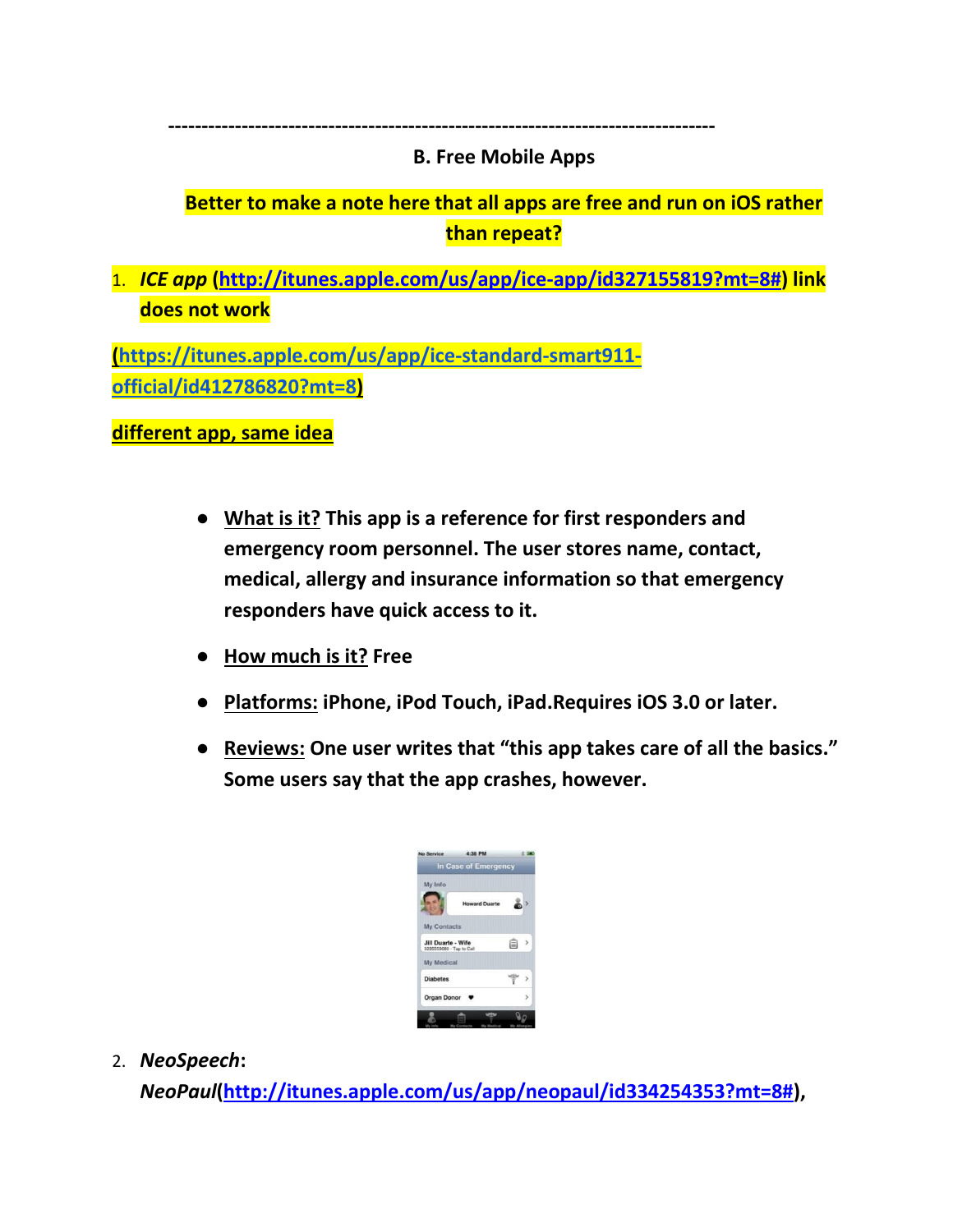*NeoJulie* **[\(http://itunes.apple.com/us/app/neojulie/id334272012?mt=8\)](http://itunes.apple.com/us/app/neojulie/id334272012?mt=8),**  *NeoKate* **[\(http://itunes.apple.com/us/app/neokate/id332623803?mt=8\)](http://itunes.apple.com/us/app/neokate/id332623803?mt=8)**

- **What is it? These NeoSpeech apps are natural-sounding, text-tospeech devices. Paul has the voice of a US male; Julie and Kate have the voice of a US female. The app also permits text-to-speech in Japanese, Korean, Mandarin Chinese and Spanish. Texts may be typed or pasted, and can be stored in a library.**
- **How much is it? Free**
- **Platforms: iPhone, iPod Touch, iPad.Requires iOS 3.0 or later.**
- **Reviews: Many users have noted that this app is ideal for people who cannot speak. Others like the "natural" voices and how users can adjust the speed and volume of the sound.**



- 3. *Phrase Board* **[\(http://itunes.apple.com/us/app/phrase](http://itunes.apple.com/us/app/phrase-board/id380424676?mt=8)[board/id380424676?mt=8#\)](http://itunes.apple.com/us/app/phrase-board/id380424676?mt=8)**
	- **What is it? This iPad app is designed for people with speech difficulties. Users can indicate where and how much they hurt with scrollable lists and a chart of the human body. Phrase Board also lets users type custom messages, or even draw messages. The app is text-only.**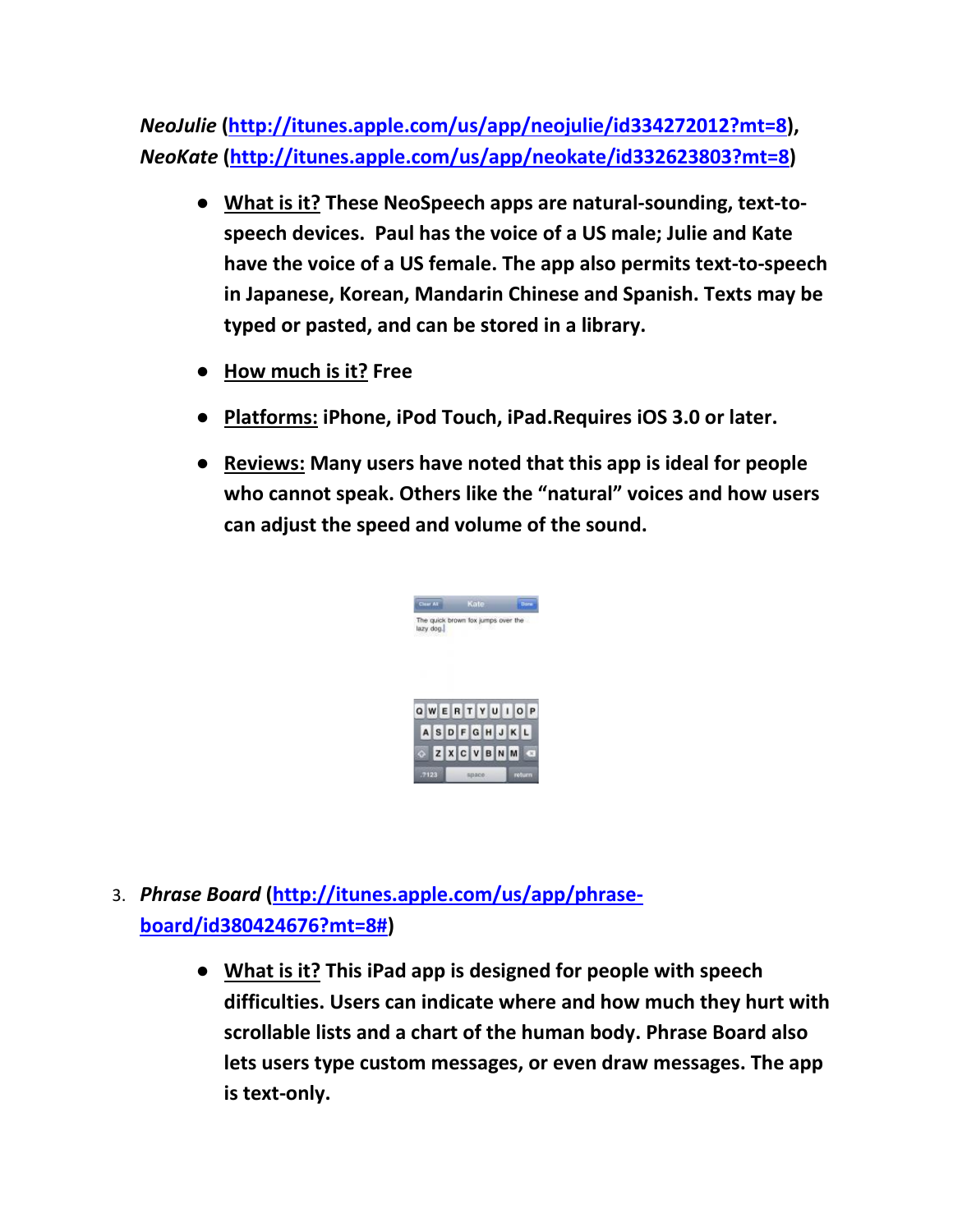- **How much is it? Free**
- **Platforms:iPad.Requires iOS 3.2 or later.**
- **Reviews: Reviews have been favorable, especially since the app is free. One user said Phrase Board "has all of the basic functions needed for a patient's communication needs when speaking is not an option." The main downside is the lack of a speech functions, but as one user noted, "what makes it worth looking at is the free hand 'draw' feature that lets you draw with your finger if you don't know a word."**



- 4. *SmallTalk Aphasia* **[\(http://itunes.apple.com/us/app/smalltalk](http://itunes.apple.com/us/app/smalltalk-aphasia/id310102858?mt=8)[aphasia/id310102858?mt=8#\)](http://itunes.apple.com/us/app/smalltalk-aphasia/id310102858?mt=8)**
	- **What is it? This app contains phrases and images to help people who have difficulty speaking. Users select the word or phrase, then let the app "speak." The categories include doctor's appointments and emergencies. Users can personalize the vocabulary as well. There is also a mouth-positioning feature that helps the user practice speaking at his or her own pace.**
	- **How much is it? Free**
	- **Platforms: iPhone, iPod Touch, iPad.Requires iOS 3.0 or later.**
	- **Reviews: Users call this app "a real find for folks with communication challenges." Although the vocabulary is "limited," and there is no gender option, reviewers agree that the app is easy to use and facilitates communication for those with special needs.**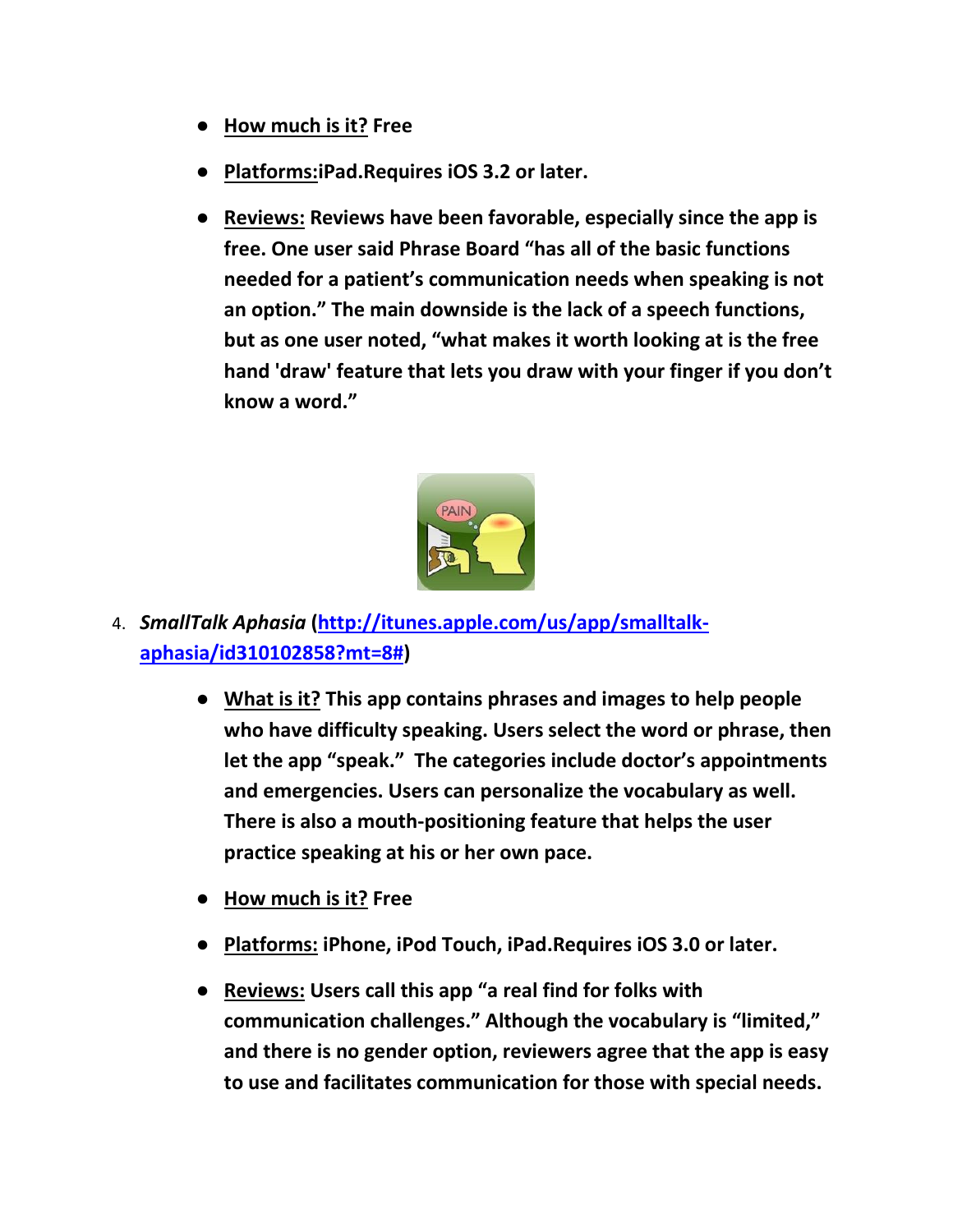

- 5. *SmallTalk Dysphagia* **[\(http://itunes.apple.com/us/app/smalltalk](http://itunes.apple.com/us/app/smalltalk-dysphagia/id337184701?mt=8)[dysphagia/id337184701?mt=8\)](http://itunes.apple.com/us/app/smalltalk-dysphagia/id337184701?mt=8)**
	- **What is it? A communication app specifically intended for people with dysphagia; it contains a bank of 50 phrases and words based on eating equipment, meal assistance, diet, medication and other treatments. There are 4 video demonstrations of treatment techniques for swallowing.**
	- **How much is it? Free**
	- **Platforms: iPhone, iPod Touch, iPad.Requires iOS 3.0 or later.**
	- **Reviews: A user with dysphagia says that it "fills an important void." Equally appealing is the ability to customize the app to one's needs.**

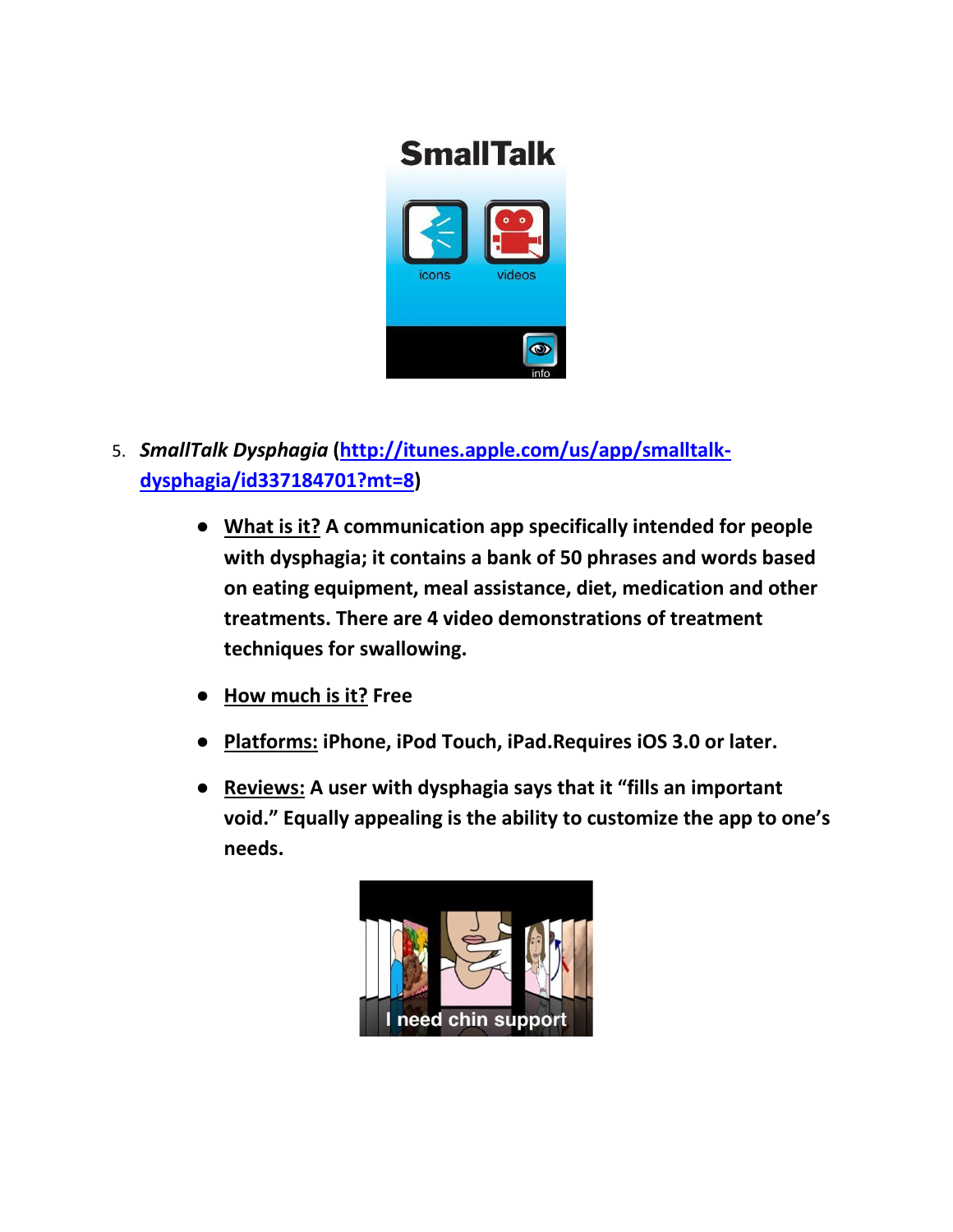- 6. *SmallTalk Pain Scale* **[\(http://itunes.apple.com/us/app/smalltalk-pain](http://itunes.apple.com/us/app/smalltalk-pain-scale/id403058256?mt=8)[scale/id403058256?mt=8\)](http://itunes.apple.com/us/app/smalltalk-pain-scale/id403058256?mt=8)**
	- **What is it? This app contains a series of images and pain descriptions that let the user communicate the type and level of pain. It is designed for people with aphasia, apraxia and dysarthria.**
	- **How much is it? Free**
	- **Platforms: iPhone, iPod Touch, iPad.Requires iOS 3.0 or later.**
	- **Reviews: Some reviews mentioned that this app does not allow for sentence construction, or any editing. However, it does allow for a great deal of specificity by offering vocabulary for "body parts, positional words, and pain-related adjectives (dull, sharp, aching, radiating, etc.)."**



**Others?**

● **SpeakPad**

**Free text-to-speech app can speak a typed message in 22 languages and 42 voices, will read aloud web pages, emails, other documents, let users save, edit, share & tweet their texts**

**[http://itunes.apple.com/us/app/speakpad/id367250475?mt=8#](http://itunes.apple.com/us/app/speakpad/id367250475?mt=8)** no longer available

**alternative?**

● **iSpeech- Text to Voice**